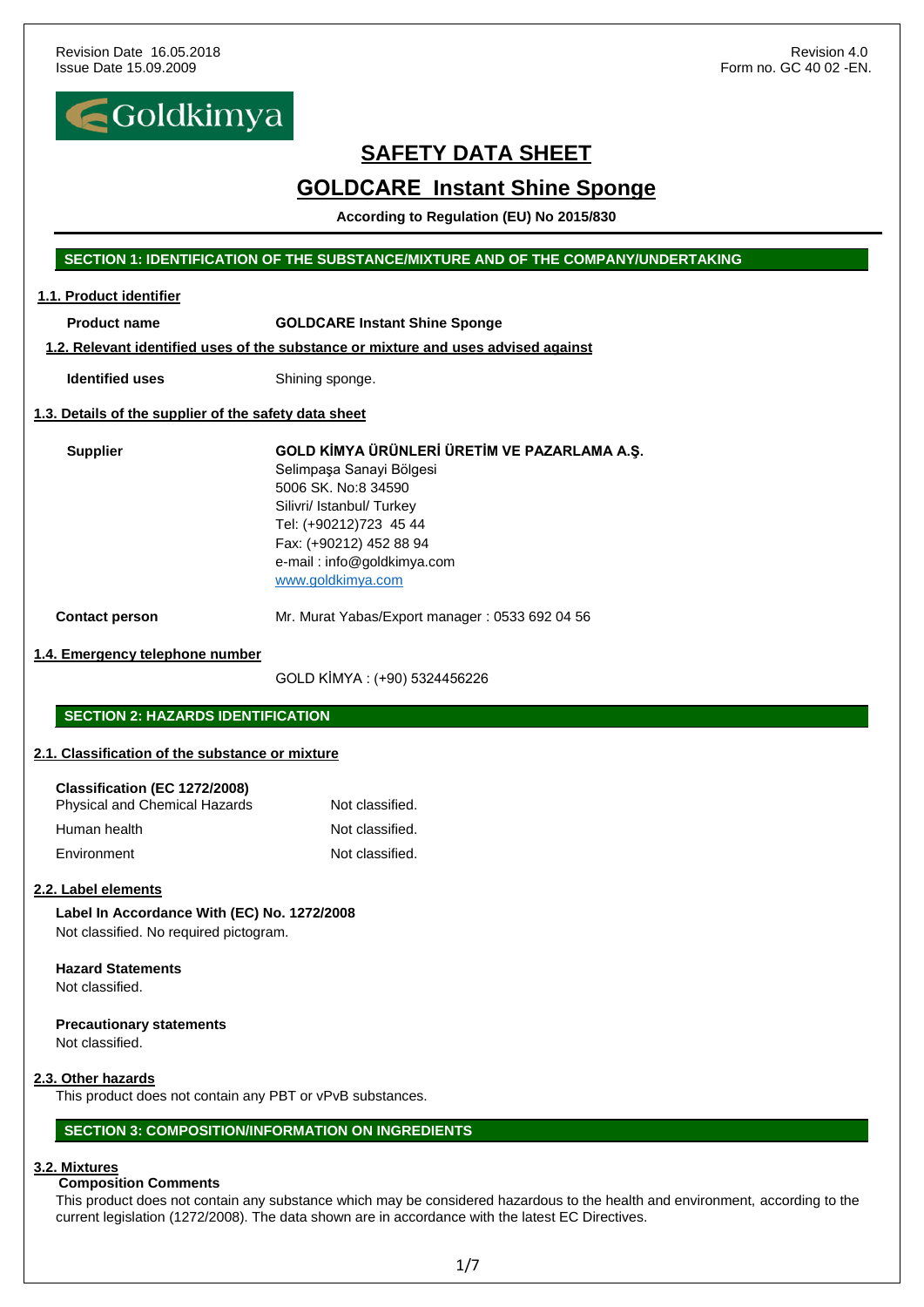

# **GOLDCARE Instant Shine Sponge**

**According to Regulation (EU) No 2015/830** 

### **SECTION 4: FIRST AID MEASURES**

#### **4.1. Description of first aid measures**

### **Inhalation**

Not relevant. No recommendation given.

#### **Ingestion** Not relevant.

**Skin contact** Not relevant.

#### **Eye contact**

Promptly wash eyes with plenty of water while lifting the eye lids. Get medical attention if any discomfort continues.

#### **4.2. Most important symptoms and effects, both acute and delayed**

**General information** No information available.

#### **4.3. Indication of any immediate medical attention and special treatment needed**

Treat Symptomatically.

### **SECTION 5: FIREFIGHTING MEASURES**

#### **5.1. Extinguishing media**

**Extinguishing media** : Extinguish with foam, carbon dioxide, dry powder or water fog.  **Unsuitable extinguishing media :** Direct water jet.

#### **5.2. Special hazards arising from the substance or mixture**

 **Unusual Fire & Explosion Hazards** Easily combustible matter.

#### **Specific hazards**

In case of fire, toxic gases may be formed. Carbon monoxide (CO). Carbon dioxide (CO2).

#### **5.3. Advice for firefighters**

#### **Special Fire Fighting Procedures**

Keep up-wind to avoid fumes. Water spray should be used to cool containers. Move container from fire area if it can be done without risk.

#### **Protective equipment for fire-fighters**

Self contained breathing apparatus and full protective clothing must be worn in case of fire. Face mask, protective gloves and safety helmet.

#### **SECTION 6: ACCIDENTAL RELEASE MEASURES**

#### **6.1. Personal precautions, protective equipment and emergency procedures**

Do not need any special precautions. Do not smoke, use open fire or other sources of ignition.

#### **6.2. Environmental precautions**

Collect and dispose of spillage as indicated in section 13.

### **6.3. Methods and material for containment and cleaning up**

Collect in containers and seal securely. If possible, re-use.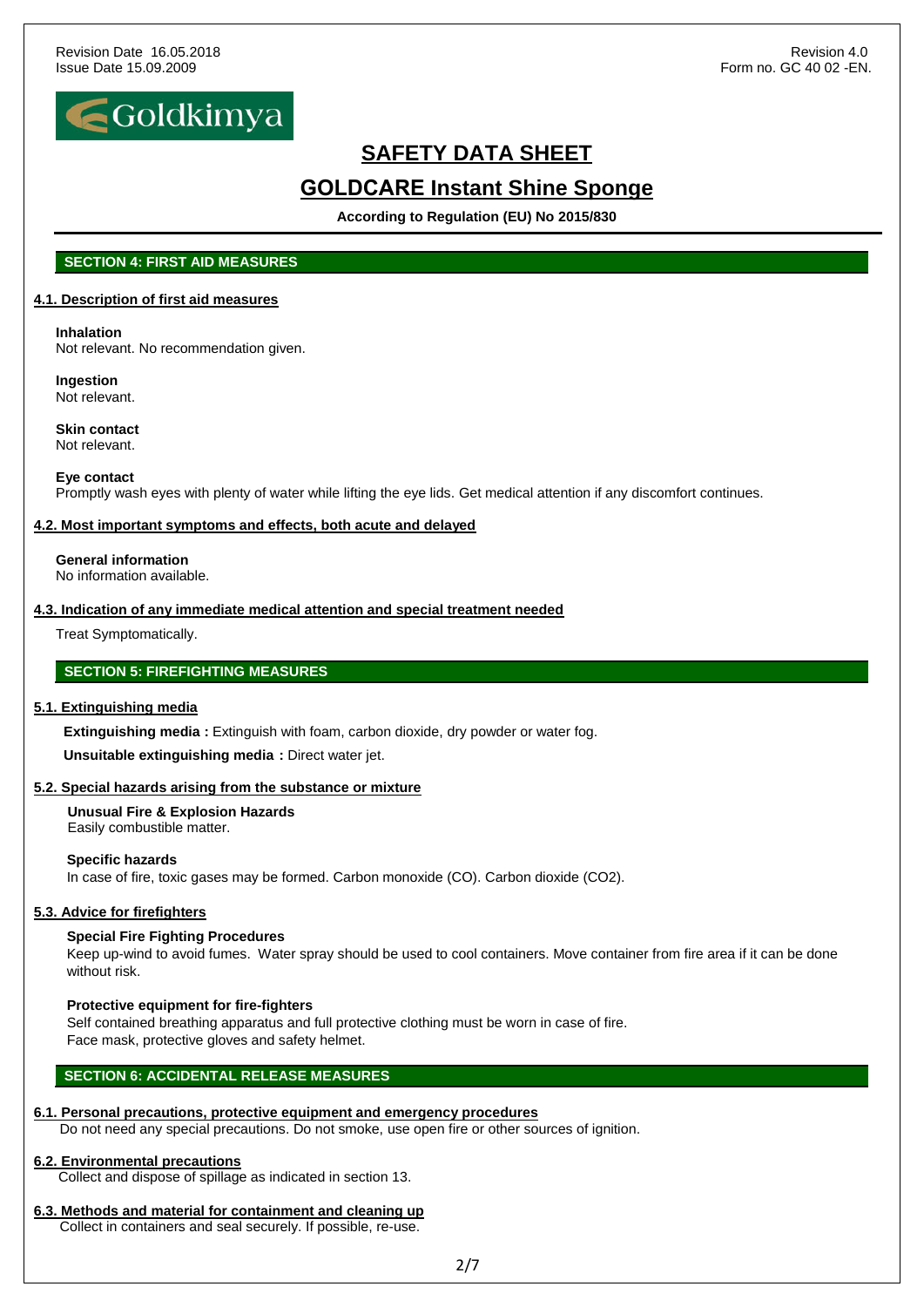

# **SAFETY DATA SHEET GOLDCARE**

# **Instant Shine Sponge**

### **According to Regulation (EU) No 2015/830**

#### **6.4. Reference to other sections**

For personal protection, see section 8. See section 11 for additional information on health hazards. For waste disposal, see section 13.

#### **SECTION 7: HANDLING AND STORAGE**

#### **7.1. Precautions for safe handling**

Read and follow manufacturer's recommendations. Observe good chemical hygiene practices. Protect against direct sunlight.

#### **7.2. Conditions for safe storage, including any incompatibilities**

Store in tightly closed original container in a dry, cool and well-ventilated place. Keep away from heat, sparks and open flame.

#### **7.3. Specific end use(s)**

The identified uses for this product are detailed in Section 1.2.

### **SECTION 8: EXPOSURE CONTROLS/PERSONAL PROTECTION**

#### **8.1. Control parameters**

 **Ingredient Comments** No exposure limits noted for ingredient(s).

#### **8.2. Exposure controls**

**Protective equipment**





#### **Engineering measures**

No particular ventilation requirements.

**Respiratory equipment** Respiratory protection not required.

**Hand protection** Rubber gloves are recommended.

**Eye protection** Not relevant.

**Hygiene measures** DO NOT SMOKE IN WORK AREA!

### **Skin protection**

No special requirements.

#### **SECTION 9: PHYSICAL AND CHEMICAL PROPERTIES**

### **9.1. Information on basic physical and chemical properties**

| <b>Physical State</b> | Solid               |
|-----------------------|---------------------|
| Color                 | Misc. colours.      |
| Odor                  | Characteristic.     |
| Solubility in water   | Insoluble in water. |
| <b>Boiling Point</b>  | Not available.      |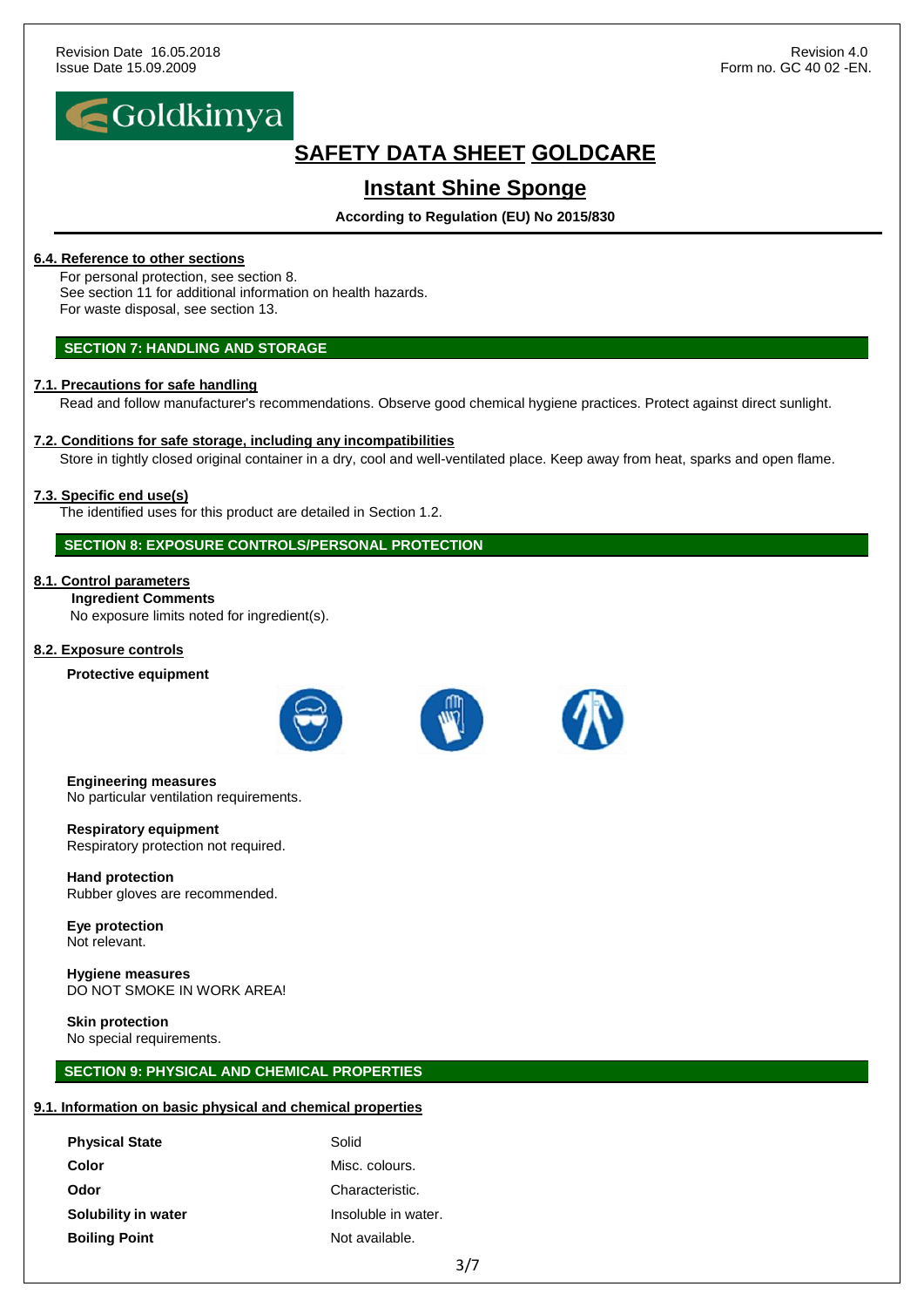

# **SAFETY DATA SHEET GOLDCARE**

## **Instant Shine Sponge**

**According to Regulation (EU) No 2015/830** 

| <b>Melting Point</b>                                      | Not available.     |
|-----------------------------------------------------------|--------------------|
| <b>Relative density</b>                                   | Not available.     |
| Vapour density (air=1)                                    | Not available.     |
| pH Value                                                  | approx. 7 (@20°C). |
| <b>Viscosity</b>                                          | 7000 cP (@20°C).   |
| <b>Flash point</b>                                        | $> 320^{\circ}$ C. |
| <b>Decomposition temperature</b>                          | Not available.     |
| <b>Partition coefficient,</b><br>noctanol/water (log Pow) | Not available.     |

#### **9.2. Other information**

Not available.

#### **SECTION 10: STABILITY AND REACTIVITY**

#### **10.1. Reactivity**

There are no known reactivity hazards associated with this product.

#### **10.2. Chemical stability**

Stable under the prescribed storage conditions. Stable under normal temperature conditions and recommended use.

#### **10.3. Possibility of hazardous reactions**

Not applicable.

#### **Hazardous Polymerisation**

Will not polymerise.

#### **10.4. Conditions to avoid**

Avoid exposure to high temperatures or direct sunlight.

#### **10.5. Incompatible materials**

 **Materials To Avoid**

No incompatible groups noted.

#### **10.6. Hazardous decomposition products**

Fire creates: Carbon dioxide (CO2). Carbon monoxide (CO).

#### **SECTION 11: TOXICOLOGICAL INFORMATION**

#### **11.1. Information on toxicological effects**

**Acute toxicity**

Based on available data the classification criteria are not met.

#### **Serious eye damage/irritation**

Based on available data the classification criteria are not met.

#### **Skin corrosion/irritation**

Based on available data the classification criteria are not met.

#### **Skin sensitisation**

Based on available data the classification criteria are not met.

#### **Respiratory sensitisation**

Based on available data the classification criteria are not met.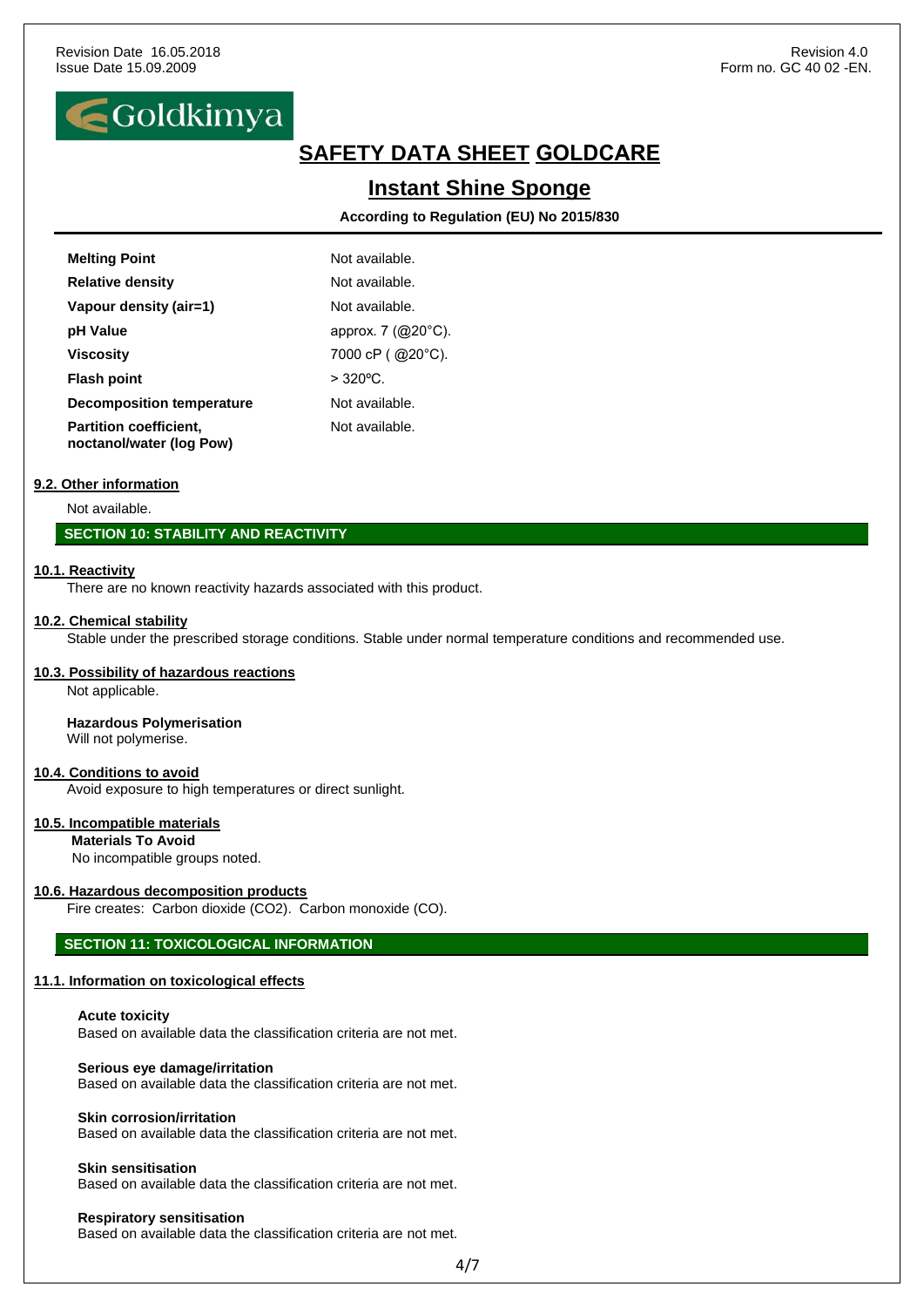

# **GOLDCARE Instant Shine Sponge**

**According to Regulation (EU) No 2015/830** 

### **Germ cell mutagenicity**

#### **Genotoxicity - In Vitro/ In Vivo**

Based on available data the classification criteria are not met.

#### **Carcinogenicity**

Based on available data the classification criteria are not met.

#### **Reproductive Toxicity – (Fertility/ Development)** Based on available data the classification criteria are not met.

**Specific target organ toxicity - single exposure** Based on available data the classification criteria are not met.

#### **Specific target organ toxicity - repeated exposure**

Based on available data the classification criteria are not met.

#### **Aspiration hazard**

Based on available data the classification criteria are not met.

### **SECTION 12: ECOLOGICAL INFORMATION**

#### **Ecotoxicity**

Not regarded as dangerous for the environment.

#### **12.1. Toxicity**

Not available.

#### **12.2. Persistence and degradability**

#### **Degradability**

There are no data on the degradability of this product.

#### **12.3. Bioaccumulative potential**

**Bioaccumulative potential**

No data available on bioaccumulation.

#### **Partition coefficient** Not available.

### **12.4. Mobility in soil**

**Mobility :** Not relevant, due to the form of the product.

#### **12.5. Results of PBT and vPvB assessment**

This product does not contain any PBT or vPvB substances.

#### **12.6. Other adverse effects**

No information required.

### **SECTION 13: DISPOSAL CONSIDERATIONS**

#### **13.1. Waste treatment methods**

Dispose of waste and residues in accordance with local authority requirements. Environmental manager must be informed of all major spillages. Do not allow runoff to sewer, waterway or ground. Recover and reclaim or recycle, if practical.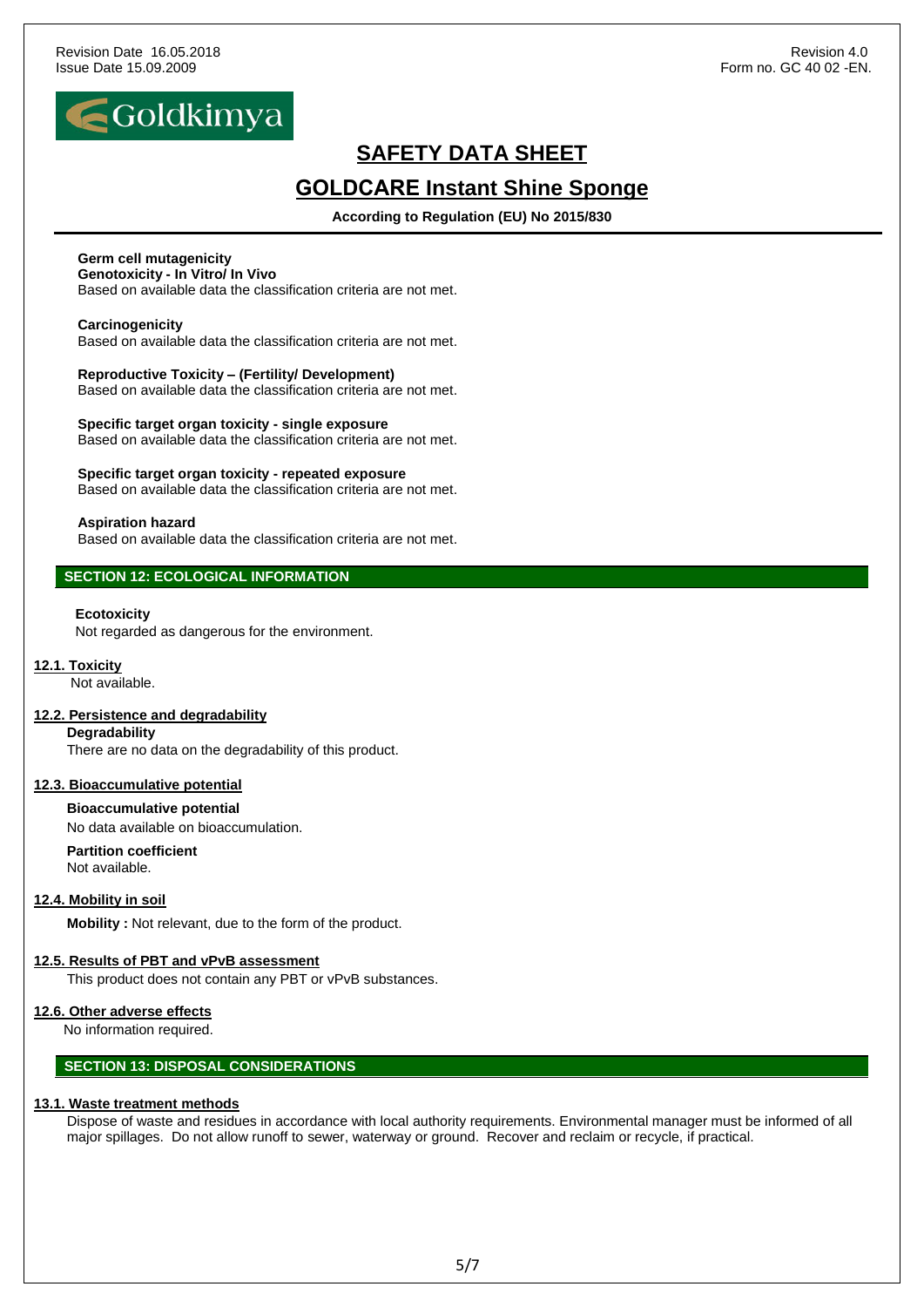

# **GOLDCARE Instant Shine Sponge**

**According to Regulation (EU) No 2015/830** 

#### **SECTION 14: TRANSPORT INFORMATION**

### **General Information**

The product is not covered by international regulations on the transport of dangerous goods (IMDG, IATA, ADR/RID).

#### **14.1. UN number**

Not applicable.

#### **14.2. UN proper shipping name**

Not applicable.

#### **14.3. Transport hazard class(es)** Not applicable.

### **14.4. Packing group**

Not applicable.

#### **14.5. Environmental hazards**

**Environmentally Hazardous Substance/Marine Pollutant** No.

#### **14.6. Special precautions for user**

Not applicable.

#### **14.7. Transport in bulk according to Annex II of MARPOL73/78 and the IBC Code**

Not applicable.

### **SECTION 15: REGULATORY INFORMATION**

#### **15.1. Safety, health and environmental regulations/legislation specific for the substance or mixture**

#### **Guidance Notes**

Workplace Exposure Limits EH40. Introduction to Local Exhaust Ventilation HS(G)37. CHIP for everyone HSG(108).

#### **EU Legislation**

Regulation (EC) No 1272/2008 of the European Parliament and of the Council of 16 December 2008 on classification, labelling and packaging of substances and mixtures, amending and repealing Directives 67/548/EEC and 1999/45/EC, and amending Regulation (EC) No 1907/2006 with amendments.

#### **15.2. Chemical Safety Assessment**

No chemical safety assessment has been carried out.

### **SECTION 16: OTHER INFORMATION**

#### **Abbreviations and acronyms used in the safety data sheet**

ADR: European Agreement on International Carriage of Dangerous Goods by Road.

ADN: European Agreement on the International Carriage of Dangerous Goods by Inland Waterways.

RID: European Agreement on International Carriage of Dangerous Goods by Rail.

IATA: International Air Transport Association.

ICAO-TI: Technical Specification for Safe Transport of Dangerous Goods by Air.

IMDG: International Maritime Dangerous Goods.

TWA: Time weighted average

STEL: Short Term Exposure Limit

ATE: Estimated value of acute toxicity

EC No: European Community number

CAS: Chemical Theory Service.

LD50: Substance that causes 50% (half) death in the test animals group (Median Fatal Dose).